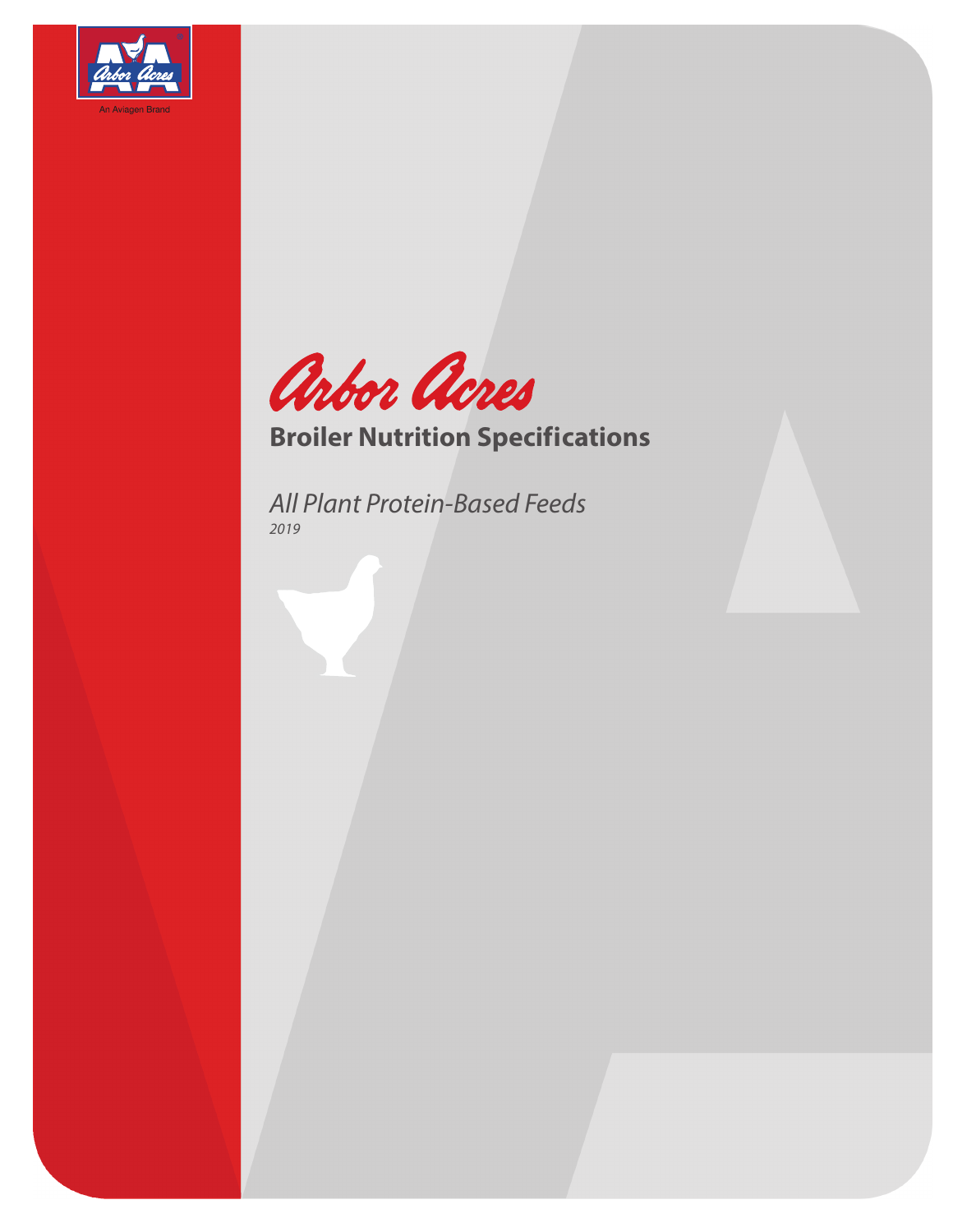### **Introduction**

After considerable evaluation and research, it has been decided that the broiler nutrition specifications first released in 2014 are still valid and continue to offer optimum biological performance, therefore the advice has not been changed. These broiler nutrition specifications are suitable for all Arbor Acres<sup>®</sup> broilers fed an all plant protein-based diet.

Nutritional specifications for broilers in regions of the world where the dietary inclusion of animal proteins and/ or sub-therapeutic levels of antibiotics are prohibited, are given in this document. Modifications may need to be made for specific market conditions. Factors to be considered are:

- Final product live bird or portioned products and meat product values.
- The supply and price of feed ingredients.
- Age and live weight at processing.
- Yield and carcass quality.
- Market requirements for skin color, shelf-life, etc.
- Use of sex-separate growing.

The most appropriate diet will be designed to either minimize cost for live bird production or maximize margin over feeding cost for portioned products required by the processing plant. For optimal portions margin, increased dietary amino acid density may be cost-effective.

The energy values used in these specifications are based on assays for Metabolizable Energy published by the World's Poultry Science Association (WPSA). The values for amino acid digestibility are based on Standardized Ileal Digestibility (SID) assays.

The local Aviagen® Nutrition Service Manager or Arbor Acres representative should be consulted for more specialized situations and for advice on local markets.

#### **Nutritional Recommendations When Feeding Plant Protein-Based Diets**

Aviagen continues to make genetic improvement in the broiler and has recently updated the global Broiler Nutrition Specifications to support optimal biological performance.

In some world areas the dietary inclusion of animal proteins and/or sub-therapeutic levels of antibiotics are prohibited. Additionally, the use of therapeutic antibiotics is strictly controlled. When the dietary inclusion of animal protein ingredients is not allowed, broiler diet formulations typically have higher dietary levels of soybean mean and, consequently, higher levels of non-starch polysaccharides (NSP) which can lead to increased digesta and fecal viscosity, and wetter litter. Diets higher in NSP create a greater challenge to maintaining optimal enteric health and, for example, can lead to increased risk of foot pad dermatitis (FPD) when fecal material becomes more "sticky" and adheres to foot pads. In some broiler production regions, the incidence of FPD is used as a metric for animal welfare. Additionally, chicken feet (paws) have significant market value and minimizing downgrades due to foot pad lesions is economically important. Achieving optimal enteric health and functionality is essential for maintaining good litter quality. Therefore, it is important to minimize health or stress challenges to gut integrity and function.

For those world areas confronted with the aforementioned conditions, Aviagen has developed specific nutritional specifications to promote good enteric health and minimize the risk of wet litter. While nutrition is an important factor in achieving optimal enteric health, it is also critical that appropriate anti-coccidial programs be in place. The primary aim of this nutritional advice is to promote enteric health when dietary inclusion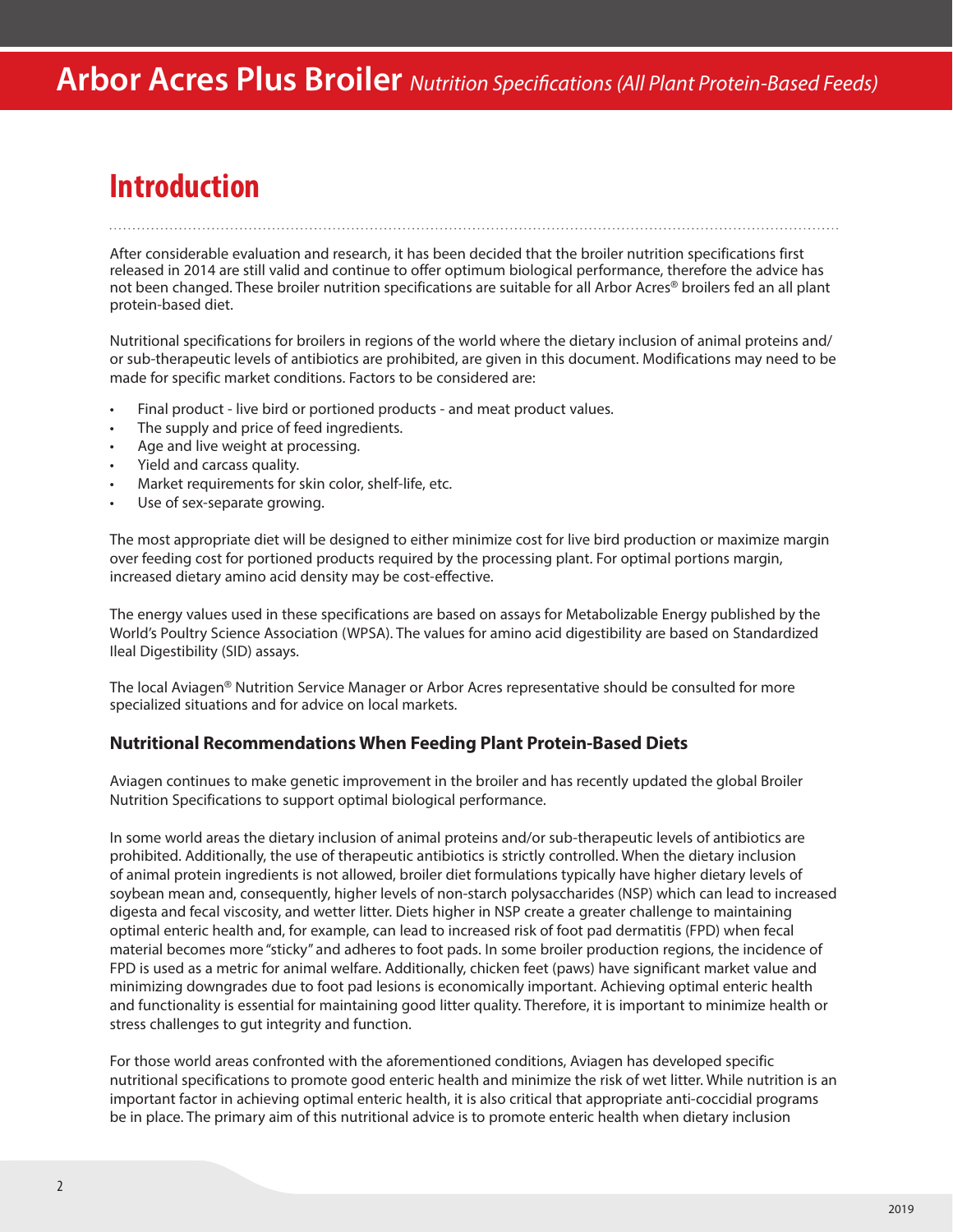of animal proteins and/or sub-therapeutic levels of antibiotics are not allowed. The recommended nutrient levels for such conditions are lower in several cases (e.g. protein, amino acids (AA), and certain minerals) with less emphasis on maximizing broiler biological performance. This document outlines the background of this particular set of recommendations.

### **Feeding Phases**

Smaller dietary transitional changes in balanced protein, energy and mineral levels are recommended to promote enteric health by avoiding abrupt dietary changes. This is achieved by feeding a greater number of diets of shorter feeding duration. In this set of recommendations diets are changed at 10 day intervals.

### **Digestible Amino Acids**

When feeding plant protein-based diets, it becomes even more important to formulate broiler diets to achieve minimum digestible AA constraints in order to maximize AA utilization, reduce protein intake and, therefore, promote good enteric health and litter quality. Digestible lysine is used as a proxy for balanced protein. Changes in digestible lysine should be accompanied by changes to the other AA based on their specific relationships to digestible lysine. Recent findings indicate that a higher ratio of digestible arginine to digestible lysine promotes better biological performance. However, in these specific recommendations the ratio of digestible arginine to digestible lysine is maintained at previous recommendations to avoid an additional increase in dietary crude protein when formulating to achieve higher digestible arginine levels. The achieved crude protein levels are not requirements per se, but instead represent levels which will likely occur when formulating to the specified essential AA minimums while using commercially available synthetic AA, and will vary depending on feed ingredients used and their associated nutritional composition.

Compared to the recently released global Broiler Nutrition Specifications, the nutritional advice herein provides recommendations for balanced protein which are slightly lowered, with the focus being to seek a balance between broiler biological performance and enteric health and litter quality when using plant protein-based diets.

### **Macro Minerals**

Compared to the recently released global Broiler Nutrition Specifications, recommended levels for calcium and available phosphorus are further decreased in this set of nutritional advice. The specifications for these nutrients will promote good litter quality without compromising leg bone health.

### **Trace Minerals & Vitamins**

There are no additional changes in these nutrient specifications. To promote optimal skin and paw quality, it may be beneficial to use an organic form of zinc and increased biotin levels.

### **Other**

Recommended choline levels represent the total dietary contribution coming from the various feed ingredients and the supplementary choline source being used.

#### www.aviagen.com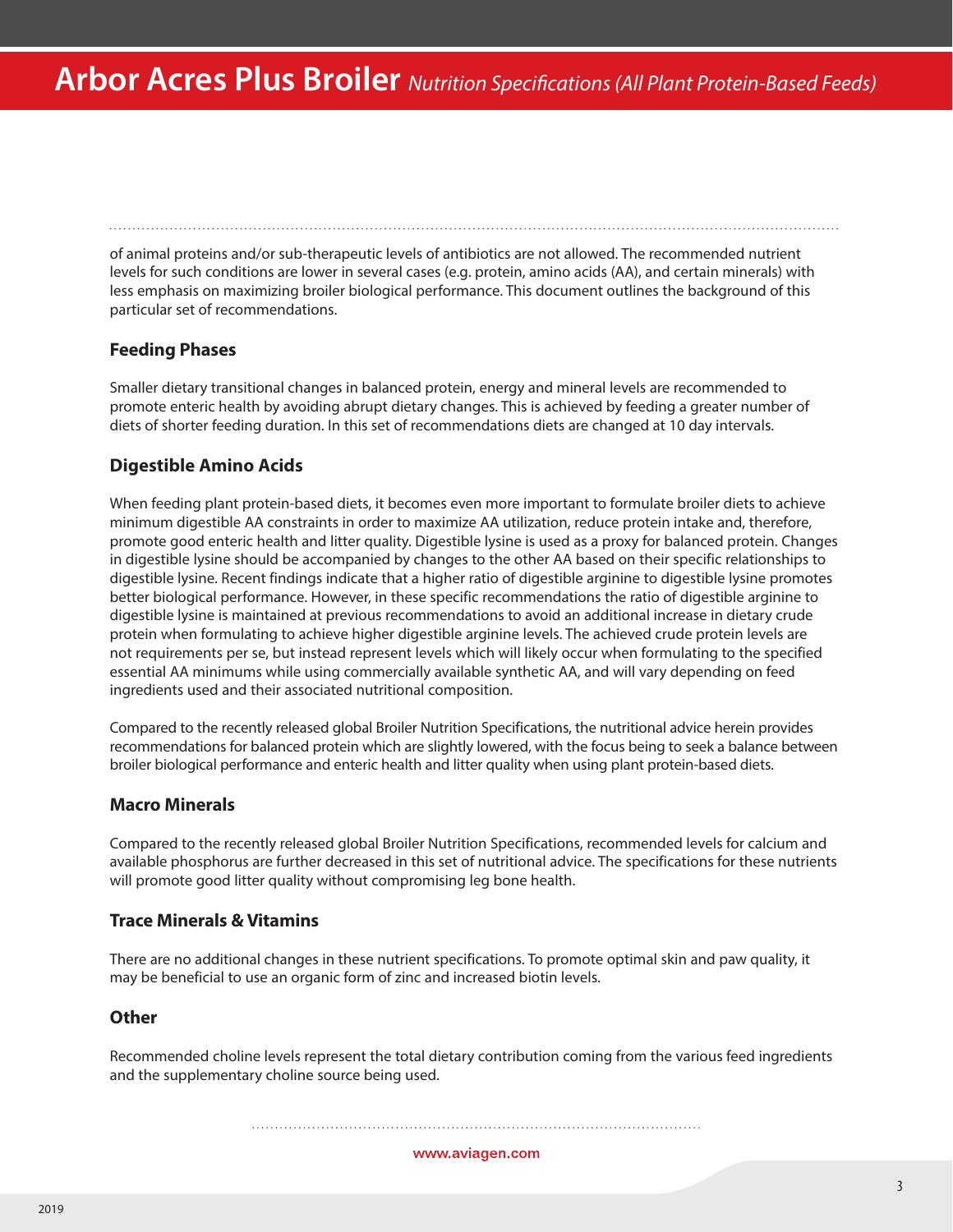## **Arbor Acres Plus Broiler** *Nutrition Specifications (All Plant Protein-Based Feeds)*

 **Table 1:** Nutrition Specifications for As-Hatched Broilers - Target Live Weight 1.70 – 3.50 kg (3.75 – 7.70 lb).

|                                     |               |                               | <b>STARTER</b>                | <b>GROWER 1</b>               |                               |                               | <b>GROWER 2</b>                      | <b>FINISHER 1</b>             |                               | <b>FINISHER 2</b>                    |                                      |
|-------------------------------------|---------------|-------------------------------|-------------------------------|-------------------------------|-------------------------------|-------------------------------|--------------------------------------|-------------------------------|-------------------------------|--------------------------------------|--------------------------------------|
|                                     |               |                               |                               |                               |                               |                               |                                      |                               |                               |                                      |                                      |
| Age fed                             | days          |                               | $0 - 10$                      | $11 - 20$                     |                               |                               | $21 - 30$                            |                               | $31 - 40$                     | 41-MARKET                            |                                      |
| Energy per kg                       | kcal          |                               | 3000                          | 3100                          |                               |                               | 3150                                 | 3200                          |                               | 3200                                 |                                      |
|                                     | <b>MJ</b>     |                               | 12.55                         | 12.97                         |                               |                               | 13.18                                |                               | 13.39                         | 13.39                                |                                      |
| <b>AMINO ACIDS</b>                  |               | <b>TOTAL</b>                  | DIGEST <sup>1</sup>           | <b>TOTAL</b>                  | DIGEST <sup>1</sup>           | <b>TOTAL</b>                  | DIGEST <sup>1</sup>                  | <b>TOTAL</b>                  | DIGEST <sup>1</sup>           | <b>TOTAL</b>                         | DIGEST <sup>1</sup>                  |
| Lysine                              | $\%$          | 1.40                          | 1.25                          | 1.26                          | 1.12                          | 1.17                          | 1.04                                 | 1.10                          | 0.98                          | 1.06                                 | 0.94                                 |
| Methionine & Cystine                | $\frac{0}{0}$ | 1.05                          | 0.93                          | 0.97                          | 0.85                          | 0.91                          | 0.80                                 | 0.87                          | 0.76                          | 0.83                                 | 0.73                                 |
| Methionine                          | $\%$          | 0.54                          | 0.50                          | 0.50                          | 0.46                          | 0.47                          | 0.44                                 | 0.45                          | 0.41                          | 0.43                                 | 0.39                                 |
| Threonine                           | $\frac{0}{0}$ | 0.95                          | 0.84                          | 0.85                          | 0.75                          | 0.79                          | 0.70                                 | 0.75                          | 0.66                          | 0.72                                 | 0.63                                 |
| Valine                              | $\frac{0}{0}$ | 1.08                          | 0.94                          | 0.98                          | 0.85                          | 0.92                          | 0.80                                 | 0.88                          | 0.76                          | 0.84                                 | 0.73                                 |
| Isoleucine                          | $\frac{0}{0}$ | 0.95                          | 0.84                          | 0.87                          | 0.76                          | 0.82                          | 0.72                                 | 0.77                          | 0.68                          | 0.74                                 | 0.65                                 |
| Arginine                            | $\%$          | 1.43                          | 1.29                          | 1.29                          | 1.16                          | 1.21                          | 1.09                                 | 1.14                          | 1.03                          | 1.10                                 | 0.99                                 |
| Tryptophan                          | $\%$          | 0.22                          | 0.20                          | 0.20                          | 0.18                          | 0.19                          | 0.17                                 | 0.18                          | 0.16                          | 0.17                                 | 0.15                                 |
| Leucine                             | $\frac{0}{0}$ | 1.54                          | 1.38                          | 1.38                          | 1.23                          | 1.29                          | 1.14                                 | 1.21                          | 1.08                          | 1.16                                 | 1.03                                 |
|                                     |               |                               |                               |                               |                               |                               |                                      |                               |                               |                                      |                                      |
| Achieved Crude Protein <sup>2</sup> | $\%$          |                               | 22.0                          | 20.0                          |                               |                               | 19.0                                 |                               | 18.0                          | 17.5                                 |                                      |
| <b>MINERALS</b>                     |               |                               |                               |                               |                               |                               |                                      |                               |                               |                                      |                                      |
| Calcium                             | $\%$          |                               | 0.96                          | 0.84                          |                               | 0.78                          |                                      |                               | 0.72                          | 0.68                                 |                                      |
| <b>Available Phosphorus</b>         | $\frac{0}{0}$ |                               | 0.48                          | 0.42                          |                               | 0.39                          |                                      | 0.36                          |                               | 0.34                                 |                                      |
| Magnesium                           | $\%$          |                               | $0.05 - 0.30$                 | $0.05 - 0.30$                 |                               |                               | $0.05 - 0.30$                        |                               | $0.05 - 0.30$                 | $0.05 - 0.30$                        |                                      |
| Sodium                              | $\frac{0}{0}$ |                               | $0.16 - 0.23$                 | $0.16 - 0.23$                 |                               |                               | $0.16 - 0.20$                        | $0.16 - 0.20$                 |                               | $0.16 - 0.20$                        |                                      |
| Chloride                            | $\%$          |                               | $0.16 - 0.23$                 | $0.16 - 0.23$                 |                               |                               | $0.16 - 0.23$                        | $0.16 - 0.23$                 |                               | $0.16 - 0.23$                        |                                      |
| Potassium                           | $\frac{0}{0}$ |                               | $0.40 - 1.00$                 | $0.40 - 0.95$                 |                               |                               | $0.40 - 0.90$                        | $0.40 - 0.85$                 |                               | $0.40 - 0.80$                        |                                      |
| ADDED TRACE MINERALS PER KG         |               |                               |                               |                               |                               |                               |                                      |                               |                               |                                      |                                      |
| Copper                              | mg            |                               | 16                            | 16                            |                               |                               | 16                                   |                               | 16                            | 16                                   |                                      |
| lodine                              | mq            |                               | 1.25                          | 1.25                          |                               |                               | 1.25                                 |                               | 1.25                          | 1.25                                 |                                      |
| Iron                                | mq            |                               | 20                            | 20                            |                               |                               | 20                                   | 20                            |                               | 20                                   |                                      |
| Manganese                           | mg            |                               | 120                           | 120                           |                               |                               | 120                                  | 120                           |                               | 120                                  |                                      |
| Selenium                            | mq            |                               | 0.30                          | 0.30                          |                               |                               | 0.30                                 | 0.30                          |                               | 0.30                                 |                                      |
| Zinc                                | mg            |                               | 110                           | 110                           |                               | 110                           |                                      | 110                           |                               | 110                                  |                                      |
| <b>ADDED VITAMINS PER KG</b>        |               | Wheat<br><b>Based</b><br>Feed | Maize<br><b>Based</b><br>Feed | Wheat<br><b>Based</b><br>Feed | Maize<br><b>Based</b><br>Feed | Wheat<br><b>Based</b><br>Feed | <b>Maize</b><br><b>Based</b><br>Feed | Wheat<br><b>Based</b><br>Feed | Maize<br><b>Based</b><br>Feed | <b>Wheat</b><br><b>Based</b><br>Feed | <b>Maize</b><br><b>Based</b><br>Feed |
| Vitamin A                           | IU            | 13,000                        | 12,000                        | 11,000                        | 10,000                        | 10,000                        | 9,000                                | 10,000                        | 9,000                         | 10,000                               | 9,000                                |
| <b>Vitamin D3</b>                   | $\sf I\sf U$  | 5,000                         | 5,000                         | 4,500                         | 4,500                         | 4,000                         | 4,000                                | 4,000                         | 4,000                         | 4,000                                | 4,000                                |
| <b>Vitamin E</b>                    | IU            | 80                            | 80                            | 65                            | 65                            | 55                            | 55                                   | 55                            | 55                            | 55                                   | 55                                   |
| Vitamin K (Menadione)               | mg            | 3.2                           | 3.2                           | 3.0                           | 3.0                           | 2.2                           | 2.2                                  | 2.2                           | 2.2                           | 2.2                                  | 2.2                                  |
| Thiamin (B1)                        | mg            | 3.2                           | 3.2                           | 2.5                           | 2.5                           | 2.2                           | 2.2                                  | 2.2                           | 2.2                           | 2.2                                  | 2.2                                  |
| Riboflavin (B2)                     | mg            | 8.6                           | 8.6                           | 6.5                           | 6.5                           | 5.4                           | 5.4                                  | 5.4                           | 5.4                           | 5.4                                  | 5.4                                  |
| Niacin                              | mg            | 60                            | 65                            | 55                            | 60                            | $40\,$                        | 45                                   | 40                            | 45                            | 40                                   | 45                                   |
| <b>Pantothenic Acid</b>             | mg            | 17                            | 20                            | 15                            | 18                            | 13                            | 15                                   | 13                            | 15                            | 13                                   | 15                                   |
| Pyridoxine (B6)                     | mg            | 5.4                           | 4.3                           | 4.3                           | 3.2                           | 3.2                           | 2.2                                  | 3.2                           | 2.2                           | 3.2                                  | 2.2                                  |
| <b>Biotin</b>                       | mg            | 0.30                          | 0.22                          | 0.25                          | 0.18                          | 0.20                          | 0.15                                 | 0.20                          | 0.15                          | 0.20                                 | 0.15                                 |
| <b>Folic Acid</b>                   | mg            | 2.20                          | 2.20                          | 1.90                          | 1.90                          | 1.60                          | 1.60                                 | 1.60                          | 1.60                          | 1.60                                 | 1.60                                 |
| <b>Vitamin B12</b>                  | mg            | 0.017                         | 0.017                         | 0.017                         | 0.017                         | 0.011                         | 0.011                                | 0.011                         | 0.011                         | 0.011                                | 0.011                                |
| <b>Minimum Specification</b>        |               |                               |                               |                               |                               |                               |                                      |                               |                               |                                      |                                      |
| Choline per kg                      | mg            |                               | 1,700                         | 1,600                         |                               |                               | 1,500                                |                               | 1,500                         | 1,400                                |                                      |
| Linoleic Acid                       | $\%$          |                               | 1.25                          | 1.20                          |                               |                               | 1.00                                 |                               | 1.00                          | 1.00                                 |                                      |

#### $Digest<sup>1</sup> = Digestible$

Achieved Crude Protein<sup>2</sup> is not a "dietary crude protein minimum constraint". The formulation priority is to meet all the recommended minimum essential amino acid levels. These achieved crude protein levels are not requirements *per se*, but instead are levels which will likely occur when formulating to the specified amino acid minimums while using commercially available synthetic amino acids. The achieved crude protein levels actually observed will vary depending on the feed ingredients being utilized and their associated nutritional composition.

NOTES: *These feed specifications should be used as a guide. They require adjustment for local conditions and markets. A withdrawal feed should be fed to meet local requirements for drug withdrawal times. This can be formulated to the same standards as the finisher or to a slightly lower specification.*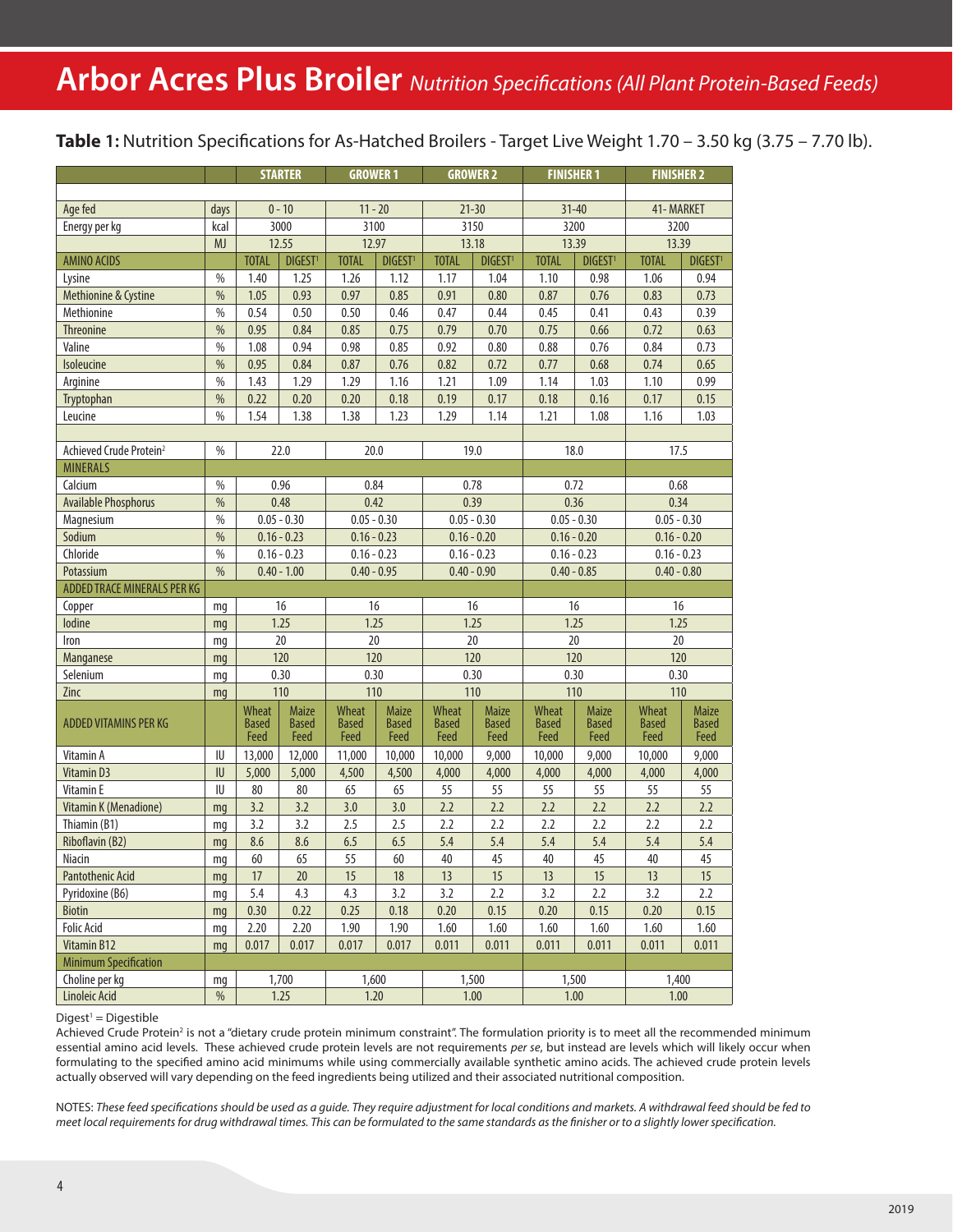# **Arbor Acres Plus Broiler** *Nutrition Specifications (All Plant Protein-Based Feeds)*

### **NOTES**

| ,我们也不会有什么。""我们的人,我们也不会有什么?""我们的人,我们也不会有什么?""我们的人,我们也不会有什么?""我们的人,我们也不会有什么?""我们的人                                                                                                                                                |  |  |
|---------------------------------------------------------------------------------------------------------------------------------------------------------------------------------------------------------------------------------|--|--|
|                                                                                                                                                                                                                                 |  |  |
|                                                                                                                                                                                                                                 |  |  |
|                                                                                                                                                                                                                                 |  |  |
|                                                                                                                                                                                                                                 |  |  |
| a sa karang sa kabupatèn Kabupatèn Bangung Kabupatèn Kabupatèn Kabupatèn Kabupatèn Kabupatèn Kabupatèn Kabupat<br>Kabupatèn Kabupatèn Kabupatèn Kabupatèn Kabupatèn Kabupatèn Kabupatèn Kabupatèn Kabupatèn Kabupatèn Kabupatèn |  |  |
|                                                                                                                                                                                                                                 |  |  |
|                                                                                                                                                                                                                                 |  |  |
|                                                                                                                                                                                                                                 |  |  |
|                                                                                                                                                                                                                                 |  |  |
|                                                                                                                                                                                                                                 |  |  |
|                                                                                                                                                                                                                                 |  |  |
|                                                                                                                                                                                                                                 |  |  |
|                                                                                                                                                                                                                                 |  |  |